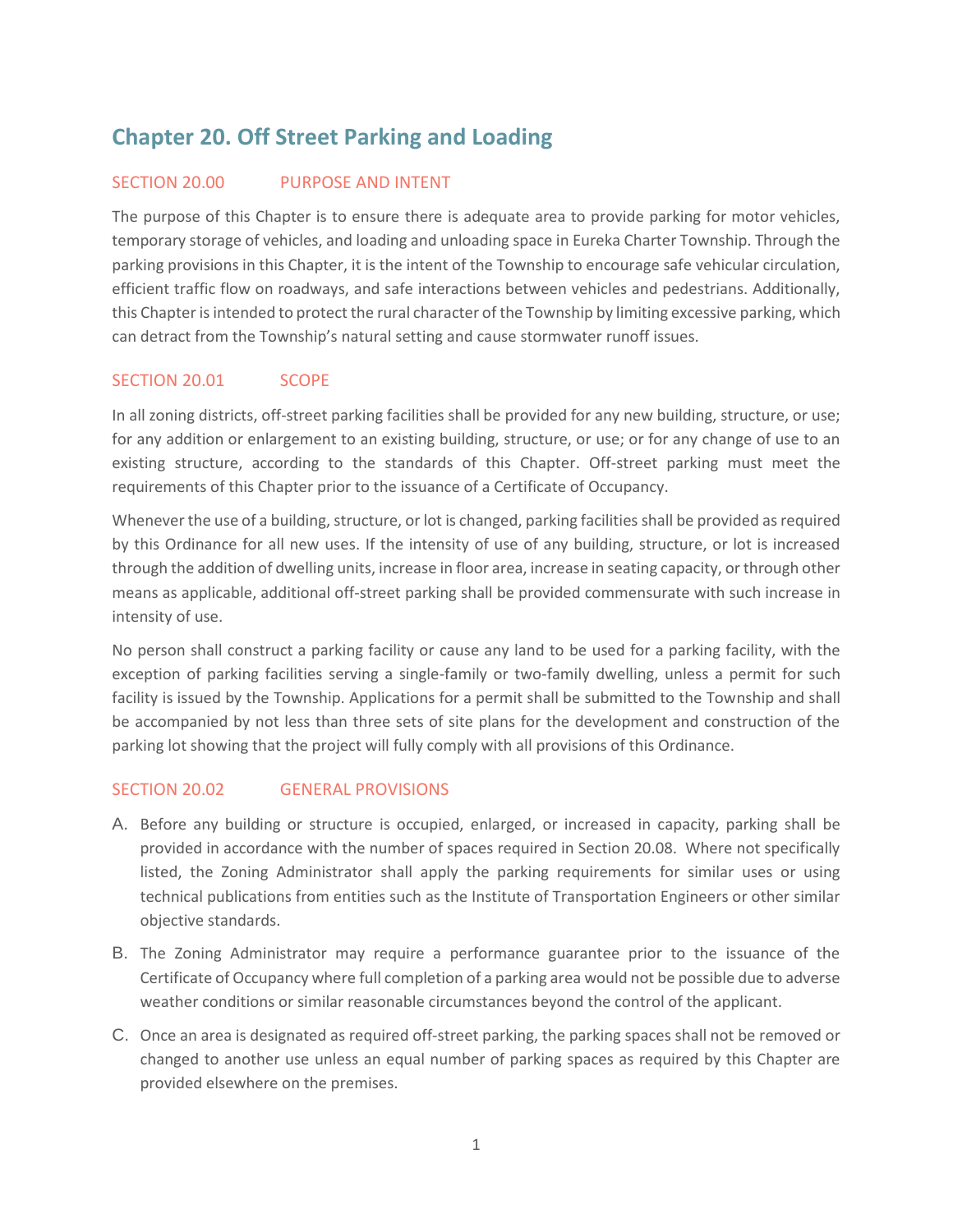- D. Restricted Occupancy. If fewer spaces are available to serve a use than the minimum requirement of this Chapter, the extent and occupancy of the use may be restricted proportionately to the number of parking spaces available.
- E. When units or measurements determining the number of required parking spaces result in the requirement of a fractional space, any fraction up to and including one-half shall be disregarded and fractions over one-half shall require one parking space.
- F. Any building or use that fully or partially meets the off-street parking or loading requirements of this Ordinance, as amended, shall continue to comply with these requirements at the highest degree of compliance reached.

## SECTION 20.03 SINGLE AND TWO-FAMILY RESIDENTIAL PARKING REQUIREMENTS

- A. Required residential off-street parking spaces shall consist of a clearly-defined parking strip, parking bay, driveway, or combination thereof and shall be located on the premises they are intended to serve. Parking spaces provided within a carport or enclosed garage shall be counted toward meeting the minimum parking space requirement.
- B. The amount of paving for the parking strip, parking bay, or driveway shall not cover more than 25 percent of the front yard area.
- C. Off-street parking shall not be permitted in the required front yard except on a driveway that leads to an approved parking space.

## SECTION 20.04 NON-RESIDENTIAL AND MULTIPLE-FAMILY RESIDENTIAL PARKING REQUIREMENTS

- A. Parking facilities for non-residential and multiple-family residential uses shall be on the same premises as the building it is intended to serve or within 300 feet thereof as measured from the closest building entrance to the nearest portion of the lot.
- B. Covered parking such as parking ramps, parking garages, and basement parking may serve as required parking areas.
- C. Parking lot landscaping shall be provided in accordance with Chapter 22 of this Ordinance.
- D. Parking lots shall be adequately lit to ensure security and safety and shall meet the following requirements:
	- 1. Light fixtures shall be no higher than 20 feet and shall be provided with light cut-off fixtures that direct light downward.
	- 2. For parking lots serving a single building or groups of related commercial, industrial, or office buildings in excess of 500 spaces, the Planning Commission may permit a higher light fixture in selected locations within the parking lot where existing or planned residential areas will not be affected.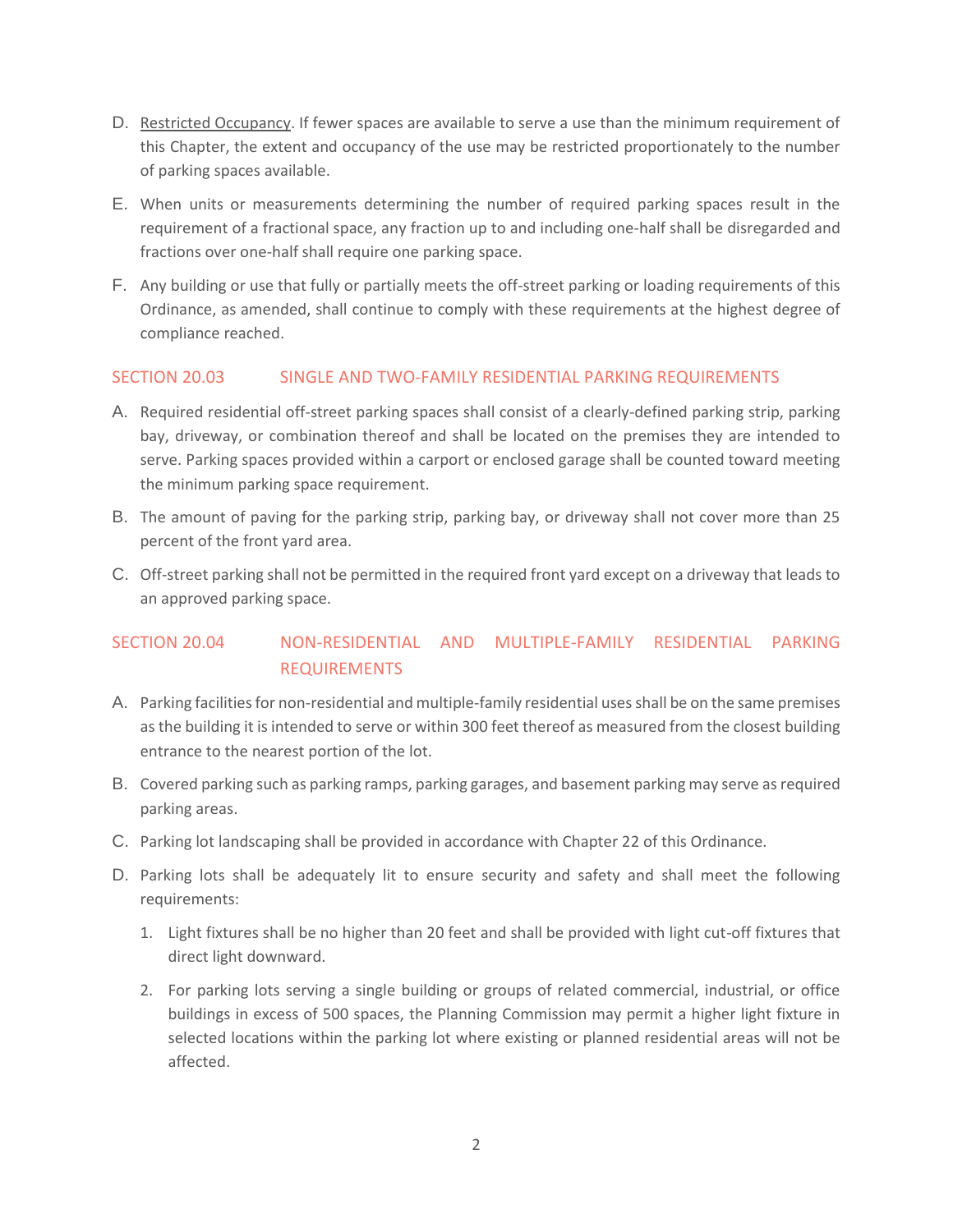3. Lighting shall not be attached to buildings or other structures that permits light to be directed horizontally





## SECTION 20.05 RESERVED

#### SECTION 20.06 BARRIER-FREE PARKING

- A. An off-street parking area that serves a building, except single and two-family dwelling units, shall include parking spaces reserved for physically handicapped persons that are barrier-free and designed in accordance with the provisions of Public Act 1 of 1966, as amended, (MCL 125.1351 *et seq.*) and the adopted Township Building Code.
- B. Signs shall be located approximately six feet above grade and each reserved parking space shall not be less than 12 feet wide.
- C. Where a curb exists between a parking lot surface and a sidewalk surface, an inclined approach or curb cut with a gradient of not more than one foot in 12 feet and a width of not less than four feet shall be provided for wheelchair access.
- D. Barrier-free parking spaces shall be included in the count of required spaces and located as close as possible to walkways and building entrances.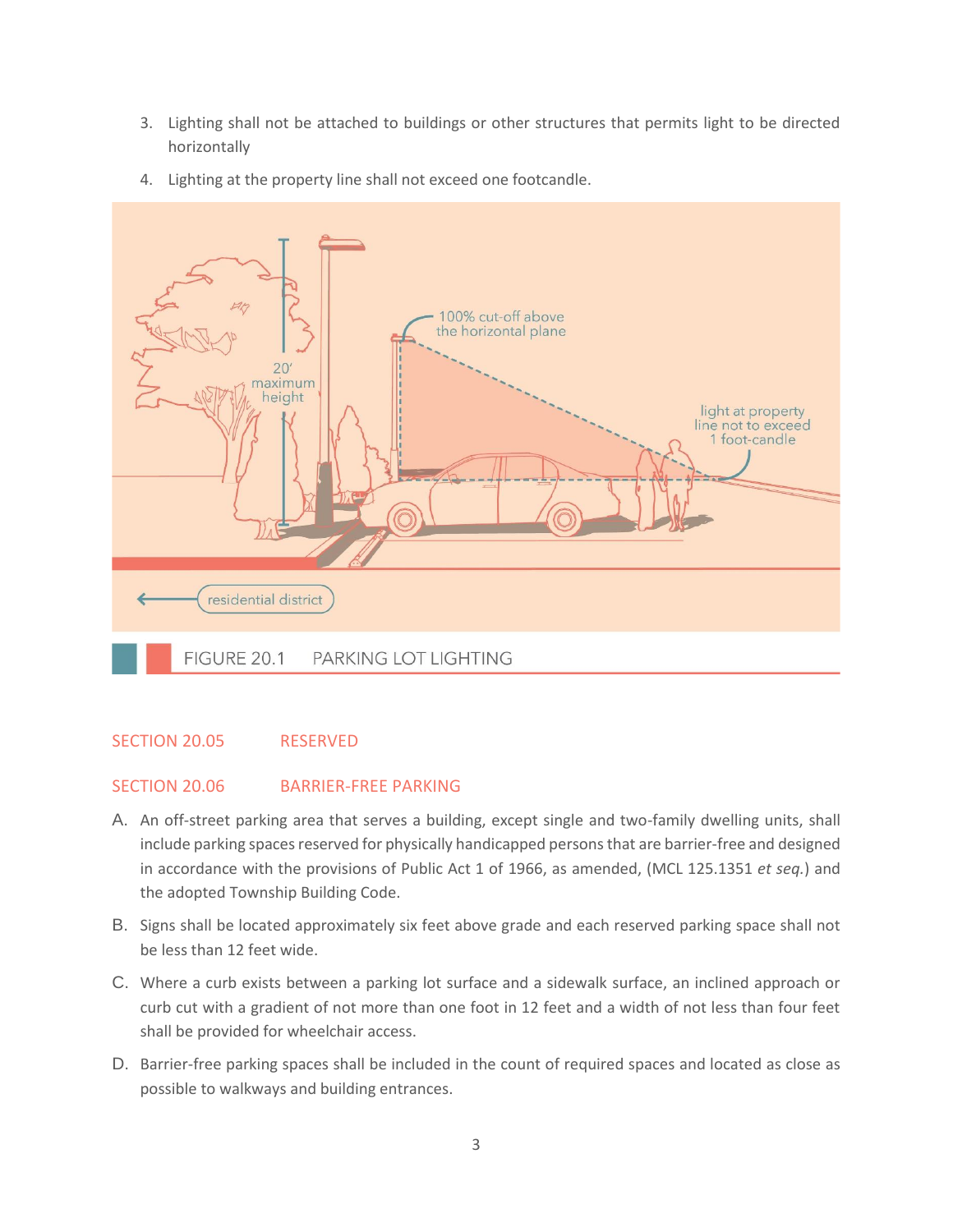E. Signs shall be provided when necessary indicating the direction to a barrier-free entranceway into a building.

| F. The number of barrier-free parking spaces shall be determined in accordance with the following table |
|---------------------------------------------------------------------------------------------------------|
| and the required ADA guidelines for parking standards:                                                  |

| <b>Table 20.1 Required Barrier-Free Parking Spaces</b> |                                                                 |
|--------------------------------------------------------|-----------------------------------------------------------------|
| <b>Total Parking Spaces Provided</b>                   | <b>Required Minimum Number of</b><br><b>Barrier-Free Spaces</b> |
| 1 to 25                                                | $\mathbf{1}$                                                    |
| 26 to 50                                               | $\overline{2}$                                                  |
| 51 to 75                                               | 3                                                               |
| 76 to 100                                              | $\overline{4}$                                                  |
| 101 to 150                                             | 5                                                               |
| 151 to 200                                             | 6                                                               |
| 201 to 300                                             | $\overline{7}$                                                  |
| 301 to 400                                             | 8                                                               |
| 401 to 500                                             | 9                                                               |
| 501-1,000                                              | 2% of total                                                     |
| More than 1,000                                        | 20, plus one for each additional 100<br>over 1,000              |

## SECTION 20.07 CONSTRUCTION, LAYOUT, AND MAINTENANCE

A. All parking areas shall meet the minimum standards contained in the following Table 20.2, Parking Space Dimensions:

| <b>Table 20.2. Parking Space Dimensions.</b> |                                |       |                      |        |
|----------------------------------------------|--------------------------------|-------|----------------------|--------|
|                                              | <b>Maneuvering Aisle Width</b> |       | <b>Parking Space</b> |        |
| <b>Parking Angle</b>                         | 1 Way                          | 2 Way | <b>Width</b>         | Length |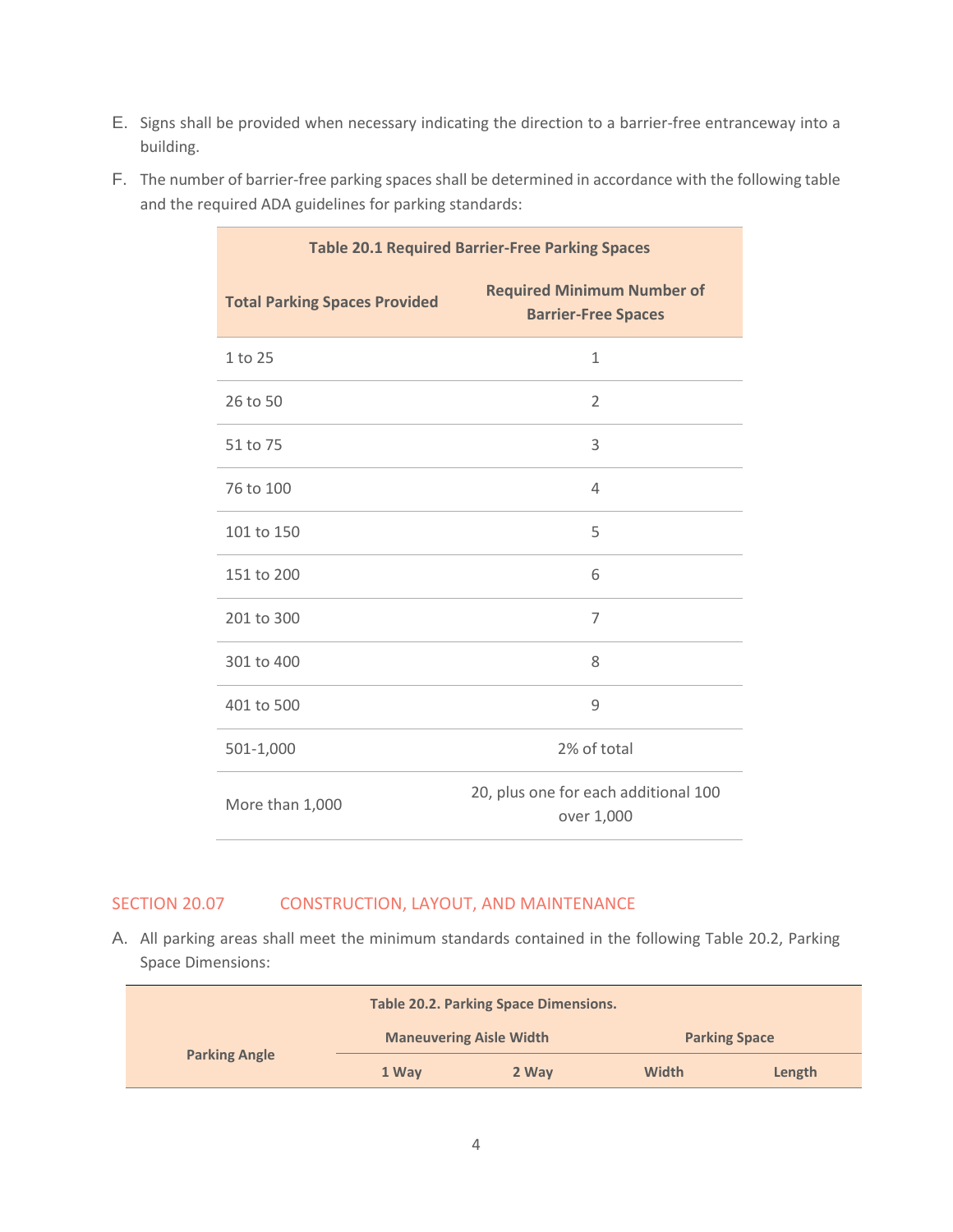| 0 degrees (parallel) | 12 feet | 22 feet | 8 feet | 23 feet |
|----------------------|---------|---------|--------|---------|
| 30-53 degrees        | 12 feet | 24 feet | 9 feet | 20 feet |
| 54-74 degrees        | 15 feet | 24 feet | 9 feet | 18 feet |
| 75-90 degrees        | 15 feet | 24 feet | 9 feet | 18 feet |

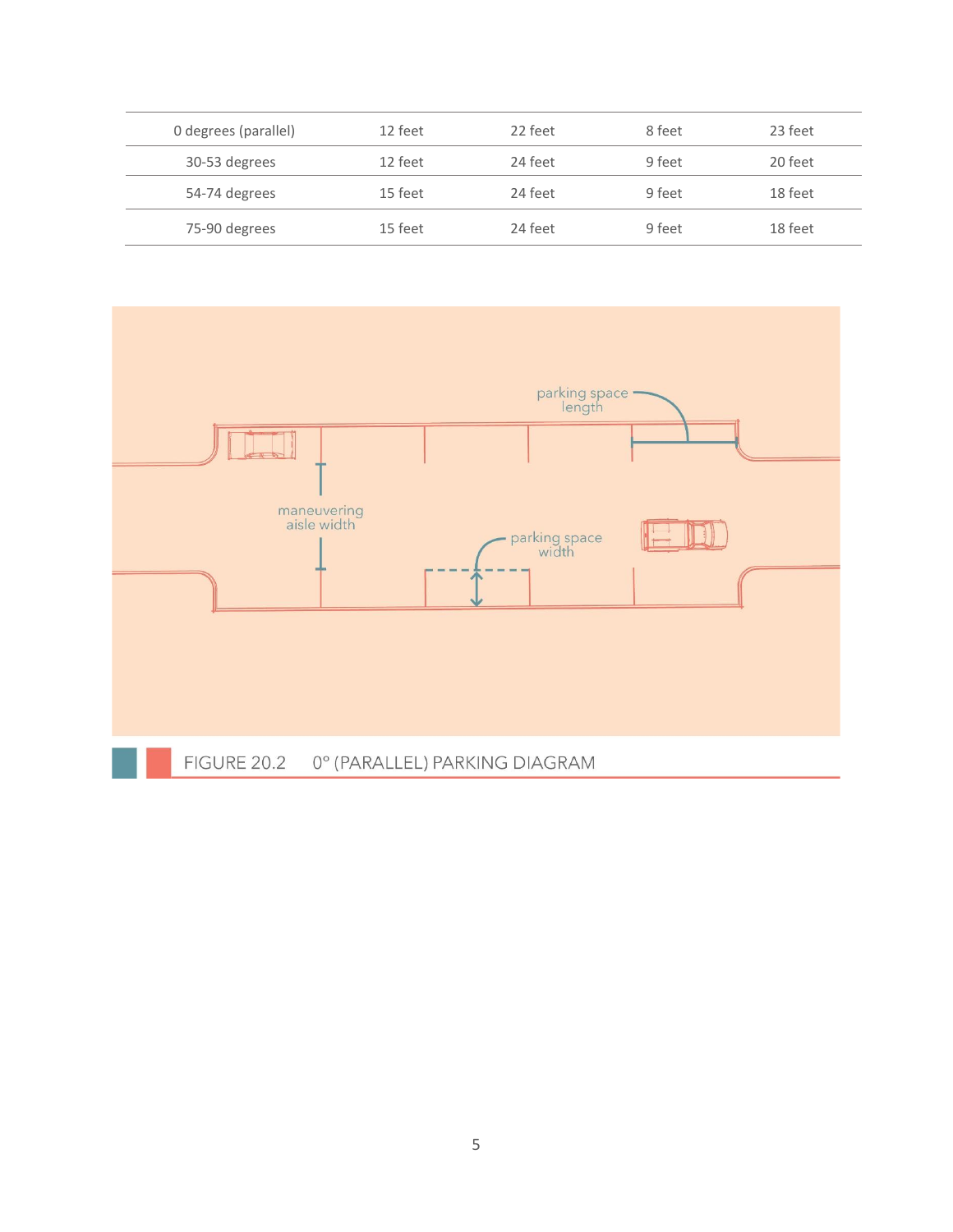

- B. Off-street parking areas and loading areas shall be designed to provide adequate drainage to dispose of all surface water accumulated in the parking area in such a way as topreclude drainage of water onto adjacent property or toward buildings. Preference shall be given to drainage designs which include rain gardens, sunken landscape islands, or other forms of green infrastructure. No off-street parking or loading area drainage systems may be connected to a sanitary sewer system.
- C. All driveways, maneuvering aisles, entrances, and parking and loading areas shall be improved with concrete, asphalt, brick pavers manufactured for use as a driving surface, or a similar alternative allweather, dustless material approved by the Township. The Township reserves the right to require a specific paving material in the interest of protecting the integrity of any nearby natural water features, to avoid excessive water runoff, to establish a dustless parking surface, or protect the public safety, health, and welfare.
- D. All parking spaces, except parking lots with fewer than four spaces, shall be delineated by single or double striping. A single stripe is required along the front of each space perpendicular to the side striping. No striping is required for spaces approved solely for automobile sales with dealer display areas.
- E. Bumper stops, raised curbing, or wheel chocks shall be provided as necessary, or as required by the Township, and located so as to prevent any vehicle from projecting over the lot line.
- F. Parking facilities shall not be used for the storage of goods, merchandise, unrelated commercial vehicles, or junk. The repair or sale of vehicles shall be prohibited in all parking areas, except for in the following circumstances: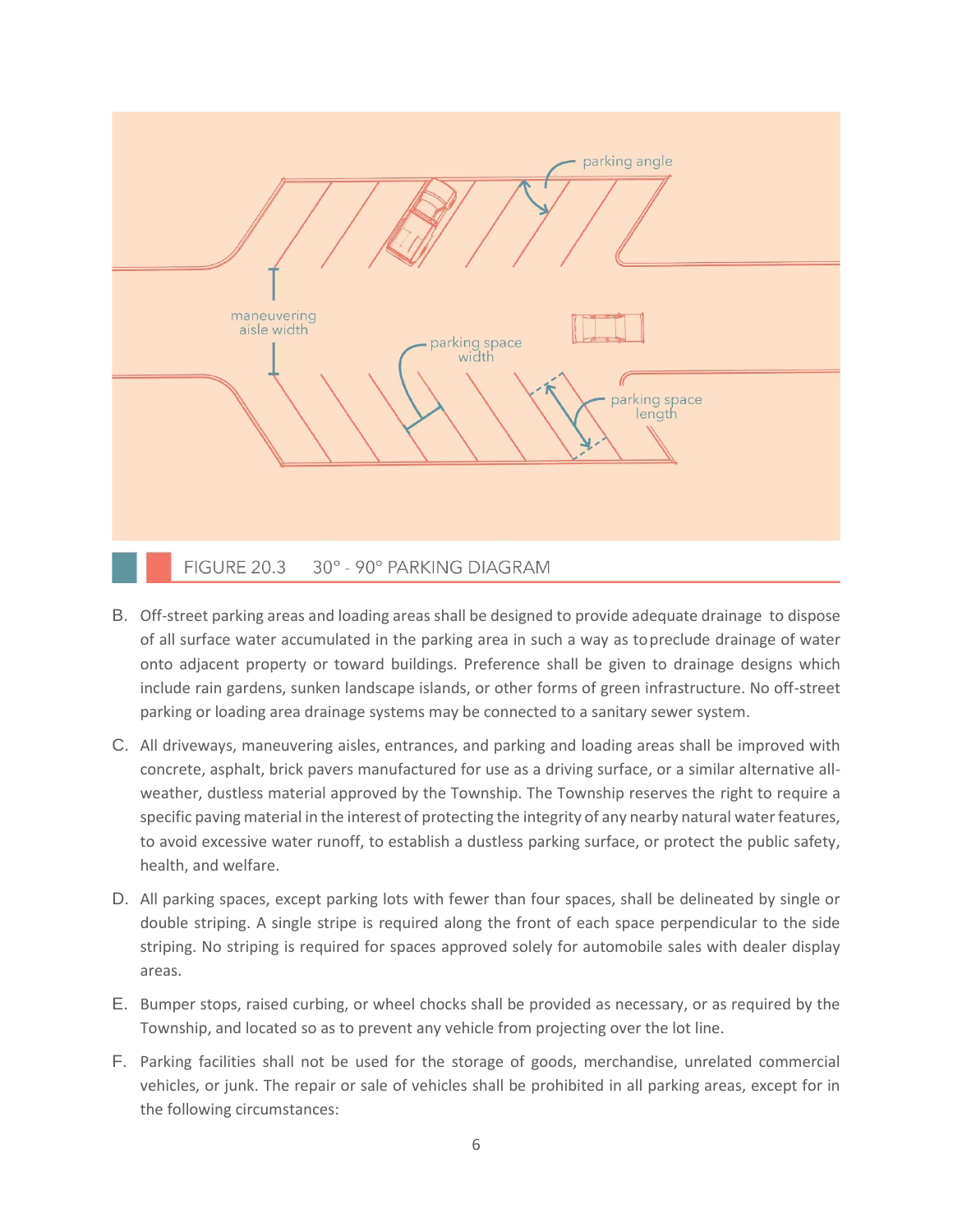- 1. Not more than one vehicle shall be offered for sale or be under repair at a time, and such sale or repair shall not occur for a period exceeding 30 days, and such vehicles shall be registered.
- 2. An approved business uses involved in the sale or repair of motor vehicles, recreational vehicles, and the like.
- G. Multiple-Family Residential and Non-Residential Uses.
	- 1. The exterior of all parking lots shall be provided with a rolled or standard six-inch concrete curb, except where the parking lot abuts a retention or detention pond or equivalent area.
	- 2. All entrances and exits for off-street parking lots located in a non-residential district shall not cross properties in a residential district and shall have a minimum setback of 25 feet from the property line of any residential district or residential use.
	- 3. Vehicle backing or maneuvering directly into a street, alley, or service drive intended for travel by the general public or patrons is prohibited. An adequate radius shall be provided to permit the turning or maneuvering of all vehicles, including trucks and emergency vehicles, intended to use the site such that any vehicle may enter the street facing forward.

## SECTION 20.08 OFF-STREET PARKING REQUIREMENTS

| A. The number of required parking spaces on a site shall be determined based on the requirements |
|--------------------------------------------------------------------------------------------------|
| below. The minimum requirements below may be adjusted per Section 20.09.                         |

| <b>RESIDENTIAL USES</b>              |                                                                      |  |
|--------------------------------------|----------------------------------------------------------------------|--|
| <b>Use</b>                           | <b>Minimum Parking Requirement</b>                                   |  |
| <b>Accessory Dwelling Unit (ADU)</b> | 1 space per unit                                                     |  |
| <b>Adult Foster Care Family Home</b> | Applicant shall demonstrate parking demand                           |  |
| Adult Foster Care Small Group Home   | Applicant shall demonstrate parking demand                           |  |
| Adult Foster Care Large Group Home   | Applicant shall demonstrate parking demand                           |  |
| <b>Bed and Breakfast Inn</b>         | 2 spaces for principal dwelling use, plus 1 space per<br>rental room |  |
| Dwelling, Multiple-Family            | 1.5 spaces per unit                                                  |  |
| Dwelling, Single- and Two-Family     | 2 spaces for each dwelling unit                                      |  |
| <b>Foster Day Care Home</b>          | Applicant shall demonstrate parking demand                           |  |
| <b>Family Foster Care Home</b>       | Applicant shall demonstrate parking demand                           |  |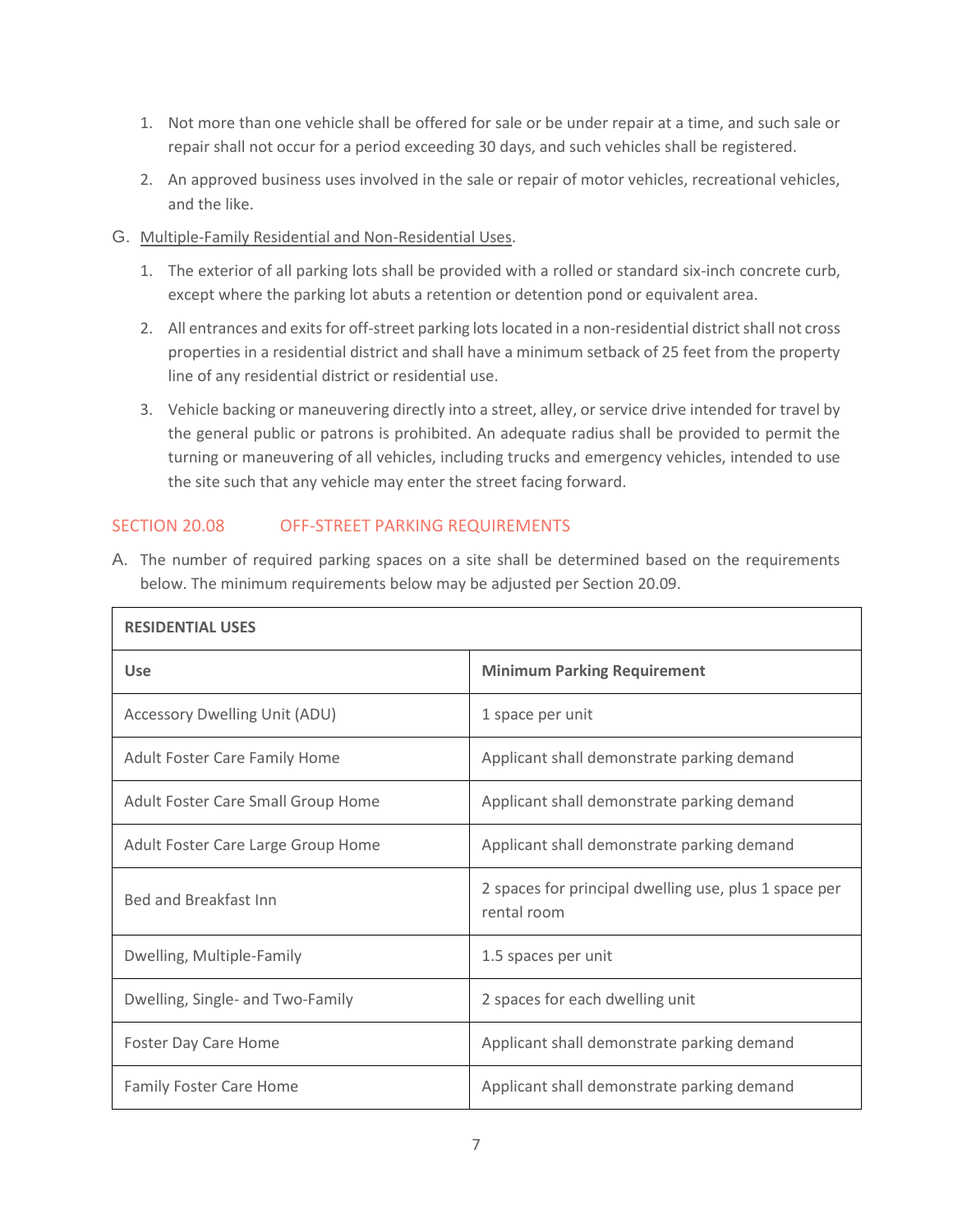| <b>INSTITUTIONAL, RECREATIONAL, AND CULTURAL USES</b> |                                                                                                                                                                                     |  |
|-------------------------------------------------------|-------------------------------------------------------------------------------------------------------------------------------------------------------------------------------------|--|
| <b>Use</b>                                            | <b>Minimum Parking Requirement</b>                                                                                                                                                  |  |
| Airport                                               | Applicant shall demonstrate parking demand                                                                                                                                          |  |
| Adult Foster Care Congregate Facility                 | Applicant shall demonstrate parking demand                                                                                                                                          |  |
| Art Gallery                                           | 1 space per 600 square feet usable floor area                                                                                                                                       |  |
| <b>Assisted Living Center</b>                         | 1 space per each dwelling unit                                                                                                                                                      |  |
| Campground                                            | 2 spaces on each campsite, plus 1 space per 5<br>campsites                                                                                                                          |  |
| Cemetery, Crematorium, and/or Funeral Home            | 1 space per employee of largest shift, plus 1 space<br>per 4 units of legal seating capacity in any facility for<br>interment services                                              |  |
| Child Care Center                                     | 1 space per employee, plus 1 space per 4 persons<br>under care                                                                                                                      |  |
| Club or Lodge                                         | 1 space per 3 units of legal capacity                                                                                                                                               |  |
| <b>Convalescent or Nursing Home</b>                   | 1 space for each 3 beds                                                                                                                                                             |  |
| <b>Educational Facility</b>                           | 1 space per employee of largest shift, plus 1 space<br>per classroom, plus 1 space per 4 seats of legal<br>seating capacity in a gymnasium or auditorium                            |  |
| <b>Golf Course</b>                                    | 60 spaces for each 9 holes, plus the amount<br>required for accessory uses such as driving ranges,<br>restaurants, etc.                                                             |  |
| Hospital                                              | 1 space per employee in largest shift, plus 1 space<br>for each 3 beds dedicated to in-patient care and 1<br>space for each 1,000 square feet dedicated to out-<br>patient services |  |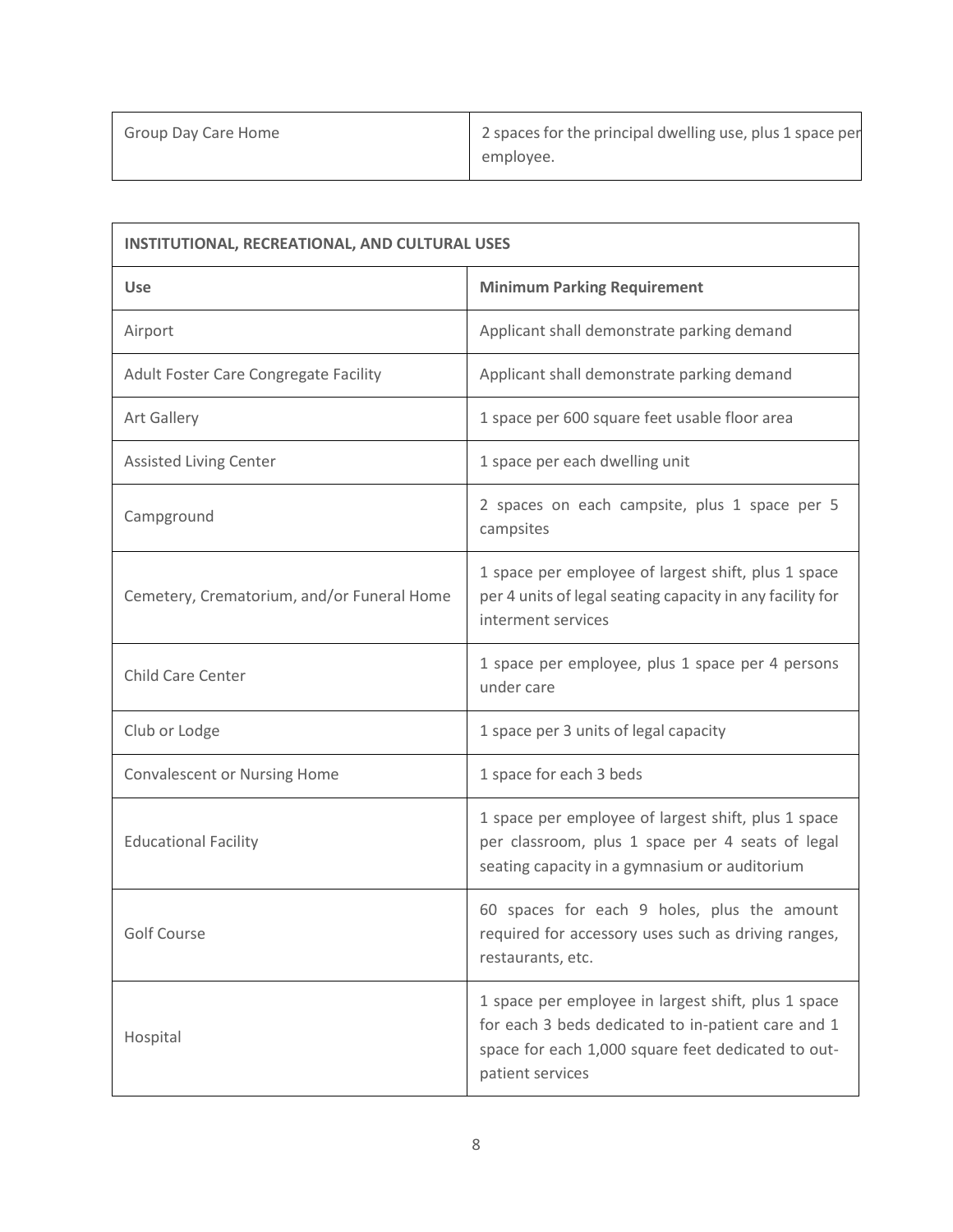| <b>Indoor Recreation Facility</b>        | Applicant shall demonstrate parking demand |
|------------------------------------------|--------------------------------------------|
| <b>Outdoor Recreation</b>                | Applicant shall demonstrate parking demand |
| Place of Public Assembly, Small or Large | 1 space per 4 seats of legal capacity      |
| Public and Quasi-Public Uses             | Applicant shall demonstrate parking demand |
| <b>Riding Stable</b>                     | Applicant shall demonstrate parking demand |

| <b>COMMERCIAL AND OFFICE USES</b>                         |                                                                                                                                            |  |
|-----------------------------------------------------------|--------------------------------------------------------------------------------------------------------------------------------------------|--|
| <b>Use</b>                                                | <b>Minimum Parking Requirement</b>                                                                                                         |  |
| <b>Adult Uses</b>                                         | 1 space per 350 square feet of gross floor area                                                                                            |  |
| <b>Animal Day Care Facility</b>                           | Applicant shall demonstrate parking demand                                                                                                 |  |
| <b>Animal Grooming Service</b>                            | Applicant shall demonstrate parking demand                                                                                                 |  |
| Automobile Gasoline Station                               | 1 space per 150 square feet dedicated to retail<br>activity, plus 1 space at each fuel pump, plus 1<br>stacking space per fuel pump        |  |
| <b>Automobile Sales Facility</b>                          | Applicant shall demonstrate parking demand                                                                                                 |  |
| Automobile Service and Repair Facility, Minor<br>or Major | 1 space per employee of largest shift, plus 2 spaces<br>per service bay                                                                    |  |
| Automobile Wash                                           | 3 stacking spaces per bay, plus 1 space per 350<br>square feet of retail/office space, not including car<br>wash bays                      |  |
| <b>Bakery</b>                                             | 1 space for each 200 square feet usable floor area                                                                                         |  |
| <b>Building Materials Sales and Storage</b>               | 1 space for each 800 square feet usable floor area,<br>plus 1 space for each 2,000 square feet of outside<br>land used for storage/display |  |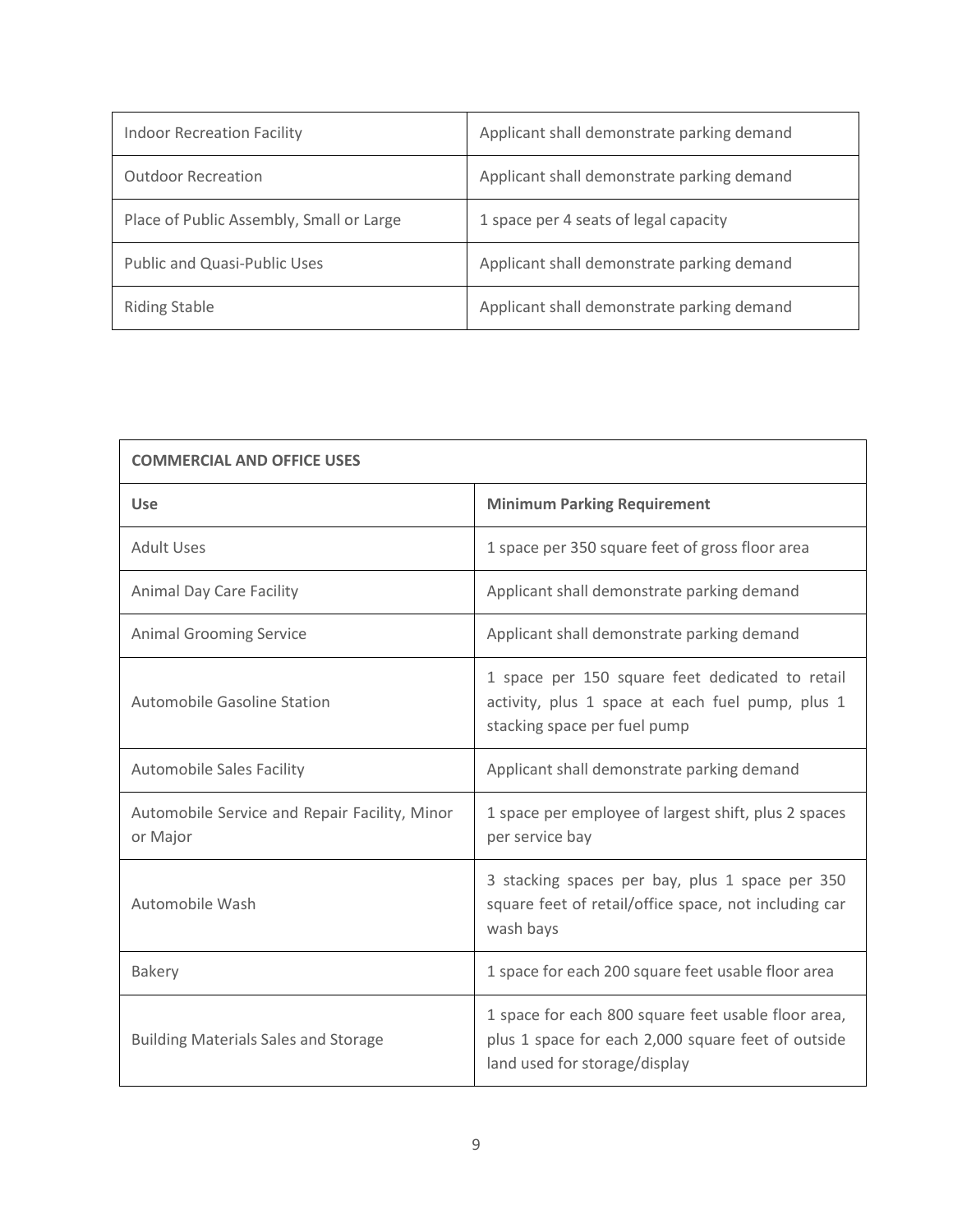| Eating and Drinking Establishment         | 1 space per 3 units of legal capacity                                                                                                                  |
|-------------------------------------------|--------------------------------------------------------------------------------------------------------------------------------------------------------|
| Farm Market or Roadside Stand             | Applicant shall demonstrate parking demand                                                                                                             |
| Farms and Farm Operation                  | Applicant shall demonstrate parking demand                                                                                                             |
| <b>Financial Institution</b>              | 1 space per 250 square feet of usable floor area                                                                                                       |
| <b>Government Building</b>                | 1 space per 300 square feet of gross floor area, unless<br>Planning Commission determines a lesser parking<br>allotment will effectively serve the use |
| Greenhouse                                | Applicant shall demonstrate parking demand                                                                                                             |
| Home Occupation, Minor or Major           | Applicant shall demonstrate parking demand                                                                                                             |
| Hotel/Motel                               | 5 spaces, plus 1 space for each occupancy unit, plus<br>additional spaces required for accessory uses                                                  |
| Junkyard or Salvage Yard                  | Applicant shall demonstrate parking demand                                                                                                             |
| Kennel                                    | Applicant shall demonstrate parking demand                                                                                                             |
| Laundromat                                | 1 space for each 2 washing and/or dry-cleaning<br>machines                                                                                             |
| <b>Medical Office</b>                     | 1 space for each employee of largest shift, plus 1 space<br>per 200 square feet gross floor area                                                       |
| Mining                                    | Applicant shall demonstrate parking demand                                                                                                             |
| Mini-Storage Facility                     | 1.5 spaces per 100 storage units                                                                                                                       |
| Open Air Business                         | 1 space per 200 square feet of usable floor area, plus<br>1 space for each 2,000 square feet of outdoor display<br>area                                |
| Outdoor Storage Facility or Yard          | Applicant shall demonstrate parking demand                                                                                                             |
| Personal Service Establishment            | 1 space per 350 square feet usable floor area                                                                                                          |
| <b>Professional Office</b>                | 1 space per 300 square feet of gross floor area                                                                                                        |
| <b>Professional Service Establishment</b> | 1 space per 450 square feet of gross floor area                                                                                                        |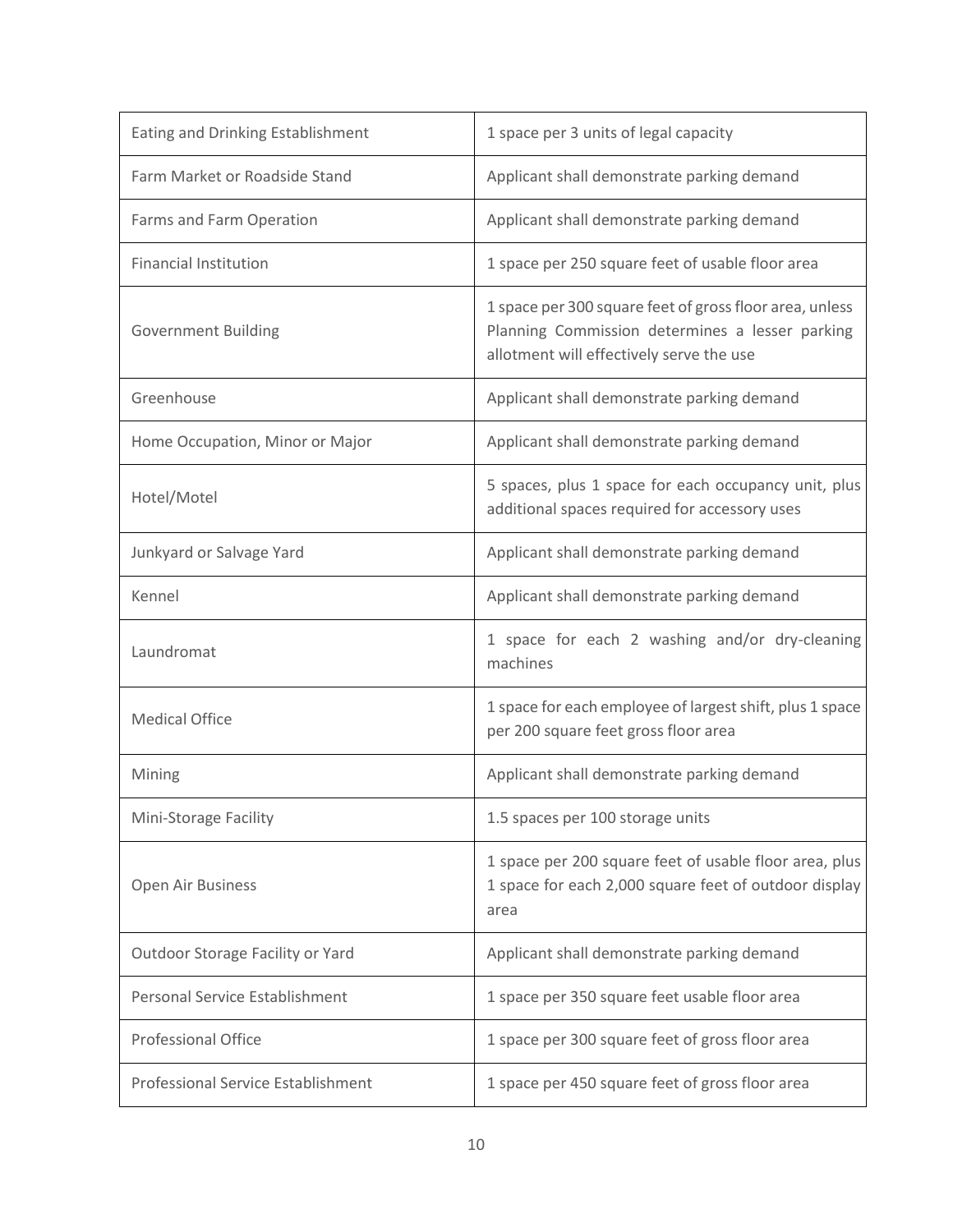| Retail Establishment, Minor or Major       | 1 space for each 150 square feet usable floor area up<br>to 10,000 sq ft, plus 1 space for each 200 square feet<br>of remaining usable floor area |
|--------------------------------------------|---------------------------------------------------------------------------------------------------------------------------------------------------|
| Small Equipment Rental and Repair          | Applicant shall demonstrate parking demand                                                                                                        |
| <b>Tattoo Parlor</b>                       | 1 space per 350 square feet usable floor area                                                                                                     |
| <b>Veterinary Office</b>                   | 1 space per 300 square feet gross floor area                                                                                                      |
| Wind Energy System, Large or Small         | Applicant shall demonstrate parking demand                                                                                                        |
| <b>INDUSTRIAL USES</b>                     |                                                                                                                                                   |
| <b>Use</b>                                 | <b>Minimum Parking Requirement</b>                                                                                                                |
| Contractor's Establishment                 | 1 space per employee of largest shift, plus 1 space per<br>350 square feet of retail/office space                                                 |
| Machine Shop                               | Applicant shall demonstrate parking demand                                                                                                        |
| Manufacturing, Processing, and/or Assembly | 1 space per employee of largest shift, plus 1 space per<br>2,000 square feet of gross floor area                                                  |
| Research, Development, and Testing         | 5 spaces, plus 1 space for every 1,500 square feet<br>gross floor area.                                                                           |
| Sawmill                                    | Applicant shall demonstrate parking demand                                                                                                        |
| <b>Truck/Freight Terminal</b>              | 1 space for each 1,000 square feet usable floor area,<br>plus 2 spaces for each vehicle operating from the<br>premises.                           |
| Warehouse                                  | 1 space per employee, plus 5 visitor spaces                                                                                                       |

## SECTION 20.09 ADJUSTMENT OF STANDARDS

A. Upon request by an applicant, the Planning Commission may increase or decrease the requirements of Section 20.08 by up to 25% of the required minimum number of spaces. The applicant shall submit, in writing, justification for the proposed adjustment. Modifications shall not result in inadequate parking area; large, unwarranted amounts of unused parking space; or a reduction in critical open space or natural features. In addition, in approving any request to modify the parking standards, the Planning Commission must find that the proposed quantity of parking spaces would preserve the rural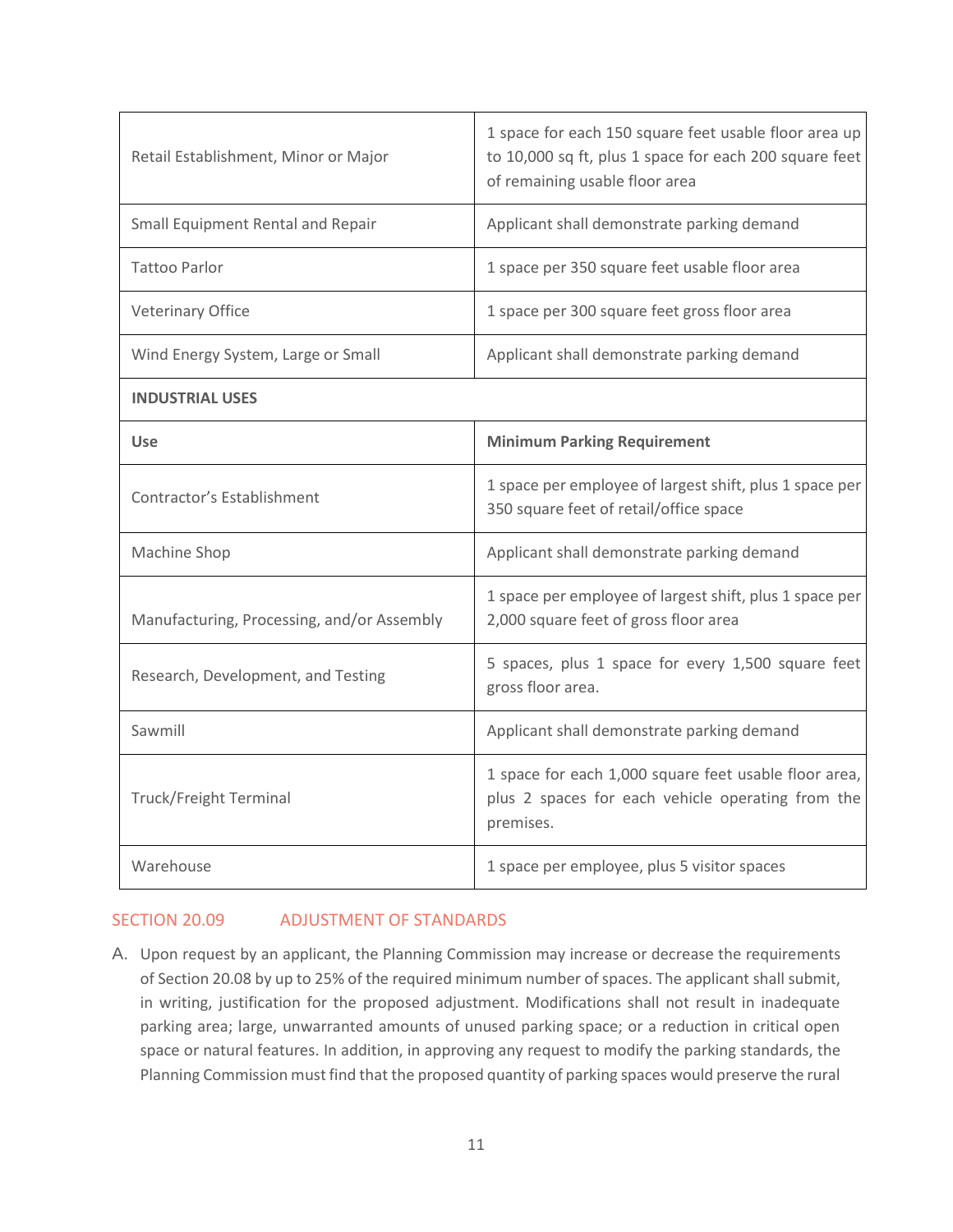character of the Township, be consistent with Section 20.00, and protect the public health, safety, and welfare.

- B. Deferred Parking. Where the property owner or applicant can demonstrate that the required number of parking spaces is excessive, the Planning Commission may defer construction of a portion of the required number of parking spaces until some future date if the following conditions are met:
	- 1. Areas shown for deferred parking shall be shown on a site plan and shall be of sufficient area to permit the construction of the total number of parking spaces required by this Section.
	- 2. Such areas shall only be used as open landscaped space until parking is constructed.
	- 3. Alterations to the deferred parking area to add parking spaces may be initiated by the owner or required by the Zoning Administrator based on parking needs and shall require the submission and approval of an amended site plan as required in Chapter 4.
- C. Shared Parking. Joint or collective provision of off-street parking for mixed uses in the same building or buildings or uses on two (2) or more properties shall not be less than the sum of the requirements for the participating individual uses computed separately. However, for buildings or uses where the peak parking demand does not overlap, the Zoning Administrator or Planning Commission may authorize a reduction of up to 50% in the collective number of off-street parking spaces required by Section 20.08.

## SECTION 20.10 OFF-STREET TRUCK AND EQUIPMENT PARKING

- A. Unless otherwise permitted by this Ordinance, the storage or parking of more than one truck, semitractors and/or tractor trailer, manufactured home, bulldozer, earth carrier, drag line, crane, steam shovel and/or any other heavy equipment or machinery in any residential district is prohibited.
- B. Equipment necessary to be parked on a lot or parcel during construction shall be exempt from this restriction. This restriction shall not apply to pickup or panel trucks.
- C. In accordance with the Right to Farm Act (Act 93 of 1981), truck, tractor, and other related farm equipment parking in Agricultural and Rural Residential districts shall not be subject to the standards of this Section if in compliance with generally accepted agricultural and management practices (GAAMPs).

## SECTION 20.11 OFF-STREET LOADING AND UNLOADING

A. On the same premises with every building, structure, or part thereof erected and occupied for manufacturing, storage, warehousing, retailing, display, or other uses involving the receipt or distribution of vehicles, materials, or merchandise, there shall be provided and maintained on the lot adequate space for standing, loading, and unloading services adjacent to the opening used for loading and unloading. Loading and unloading space shall be provided according to the following Table 20.3:

#### **Table 20.3 Required Loading/Unloading Spaces**